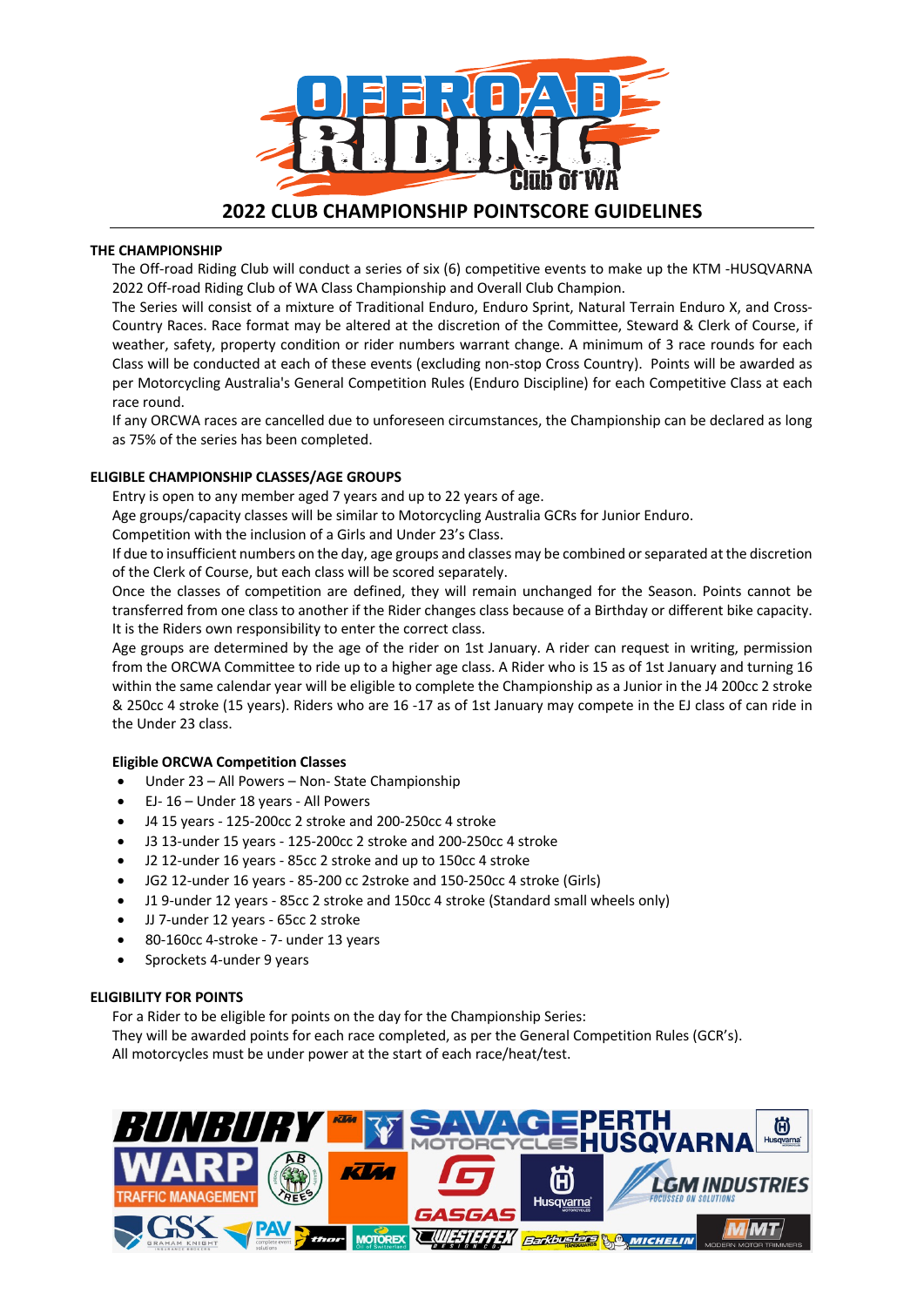

## **RIDER GRADING**

The ORCWA Committee has the authority to re-grade/transfer any rider that has not entered themselves in the correct class. Riders are not eligible to transfer points.

Riders will be seeded by the Clerk of Course for Sprint format races.

# **MINIMUM NUMBERS TO CONSTITUTE A CLASS**

### **FOR EACH EVENT**

As per Motorcycling Australia GCR's there shall be a minimum of five starters for each Championship Race in order for Championship Points to be allocated. If there are insufficient starters (less than five), then the race will still be run, but no points awarded for the Championship Series.

### **OVERALL CLUB CHAMPION**

For a Rider to be eligible for Overall Club Champion, their Class must have had an average number of 5 Eligible Competitive Riders compete in the Class by the end of the season. This number does not include Trail Class Riders. The Overall Club Champion Award will be presented to the Rider of the eligible Class who has accumulated the highest number of points based on the six (6) events. In the case of a tie-onpoints, the Rider who has had the highest or greatest number of first places in each individual race round will be declared the winner. If there is still a tie on points the Committee will use a count back of the highest number of first placings in any event such as an Enduro Sprint or similar, to determine the greatest number of first placings. The Club Champion award is open to all members including the Under 23's Class.

### **CLASS CHAMPIONS**

All Riders who compete at a Championship Event will be eligible for Class Champion points. In the case of a tieon points for Class Champion, the Rider with the highest number of first places in each individual race round for the season will be declared the winner.

### **RULES SPECIFIC TO EVENTS (Competition Classes only)**

A Junior Rider (7-15yrs) may receive outside assistance anywhere on the course by a signed on Official, Volunteer, Fellow Rider or Sweep Rider. The assistance must not gain the Rider an unfair advantage. A Junior Rider (7-15yrs) may only receive outside assistance by a Parent **in the designated pit lane or service area.** No Rider may change machines during an event.

In the case of a non-stop Cross Country, all mechanical repairs must be performed in the pit lane service area. No Rider may leave the course, go to their trailer, then return to the course without the permission of the Clerk of Course.

A Rider may be excluded for the following reasons:

- 1. Failing to pass a noise control test
- 2. Refuelling outside designated areas
- 3. Riding off the course or short cutting the course to gain an advantage

### **TRADITIONAL ENDURO**

Enduro Time Penalties will be applied for all Riders. For each minute a Rider is late/early in passing the time check control area flag, there will be a 60 second time penalty.

Motorcycles must not be started once placed in the Parc Ferme. Senior Riders (U23 & EJ) may not receive any outside assistance for a traditional Enduro. A Junior Rider (7-15yrs) may only receive outside assistance by a Parent in the designated pit lane or service area.